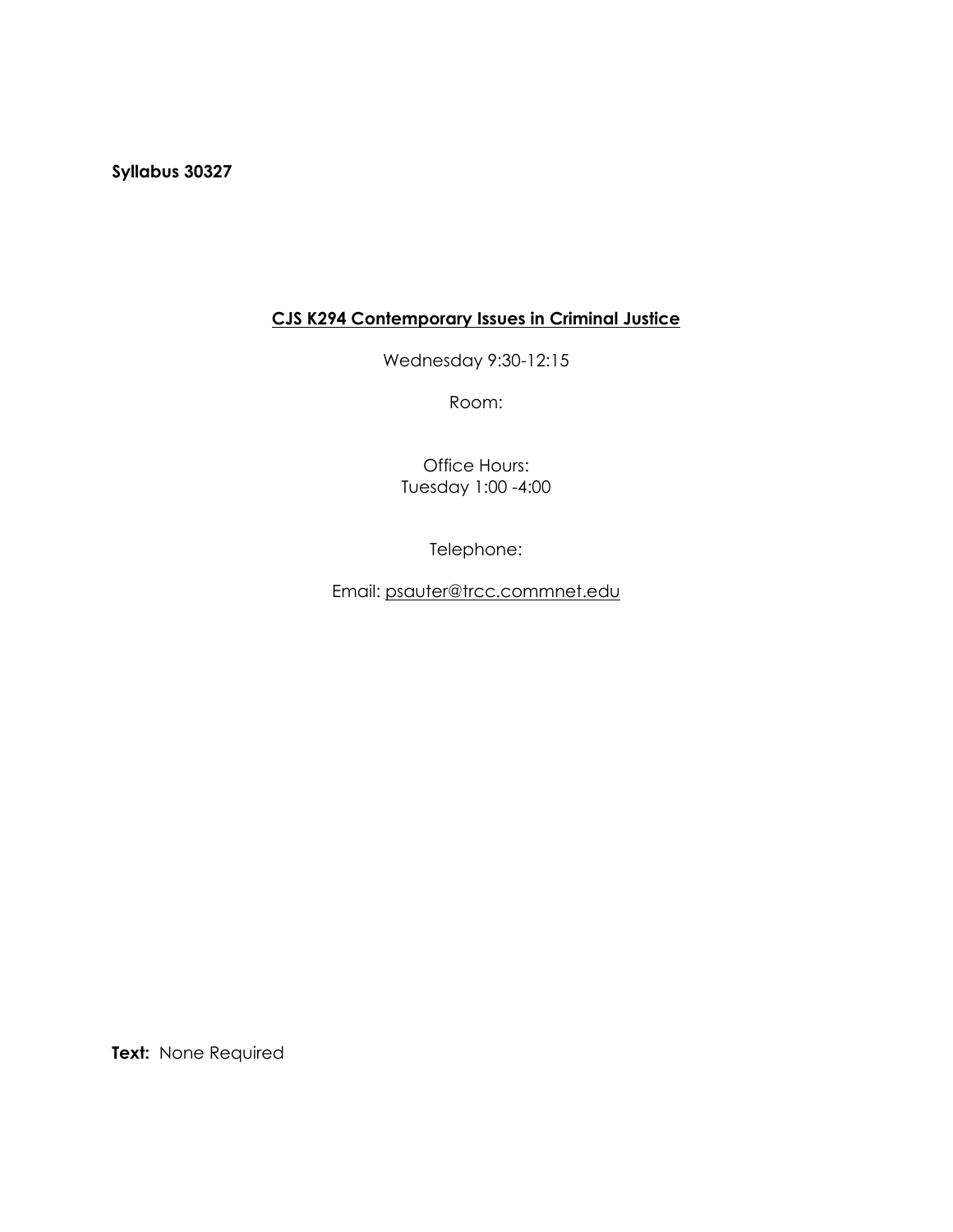## **Course Description**

CJS\* K294 (formerly LAW K220) 3 CREDIT HOURS CONTEMPORARY ISSUES IN CRIMINAL JUSTICE

*Pre-requisite: CJS \* K101*

This course is designed for students with a solid foundation of knowledge and exposure to practices in the field of Criminal Justice. The course provides students with opportunities to examine current issues in law enforcement, the judicial system and corrections through discussions with experts in the field. The focus and content of the course will change each year to reflect the changes in political and social thoughts and their impact on public policy.

#### **Topic Areas**

- Leadership
- Change
- ◆ Self Awareness
- ◆ Respect
- **+** Ethics
- Professionalism
- **+** Truthfulness
- Discretion
- Conflict Resolution

Other topics from student interests will be discussed for inclusion on September 5.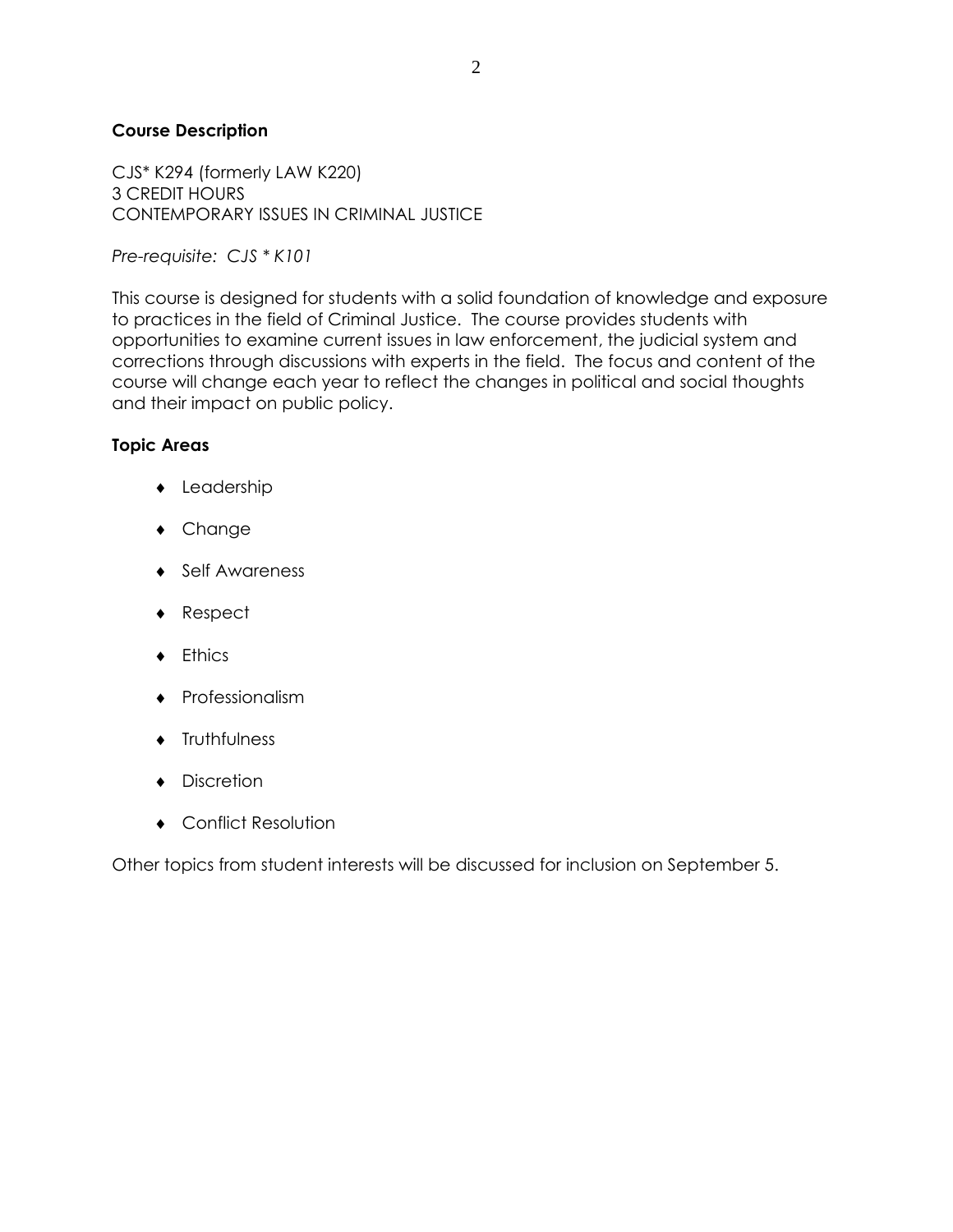## **Course Outline**

| 8/29  | Syllabus/Course Explanation/Topics Discussed |
|-------|----------------------------------------------|
| 9/5   | Self Awareness                               |
| 9/12  | Group Activity                               |
| 9/19  | Groups 1-3 – Topics to be Determined         |
| 9/25  | Dr. Lee's Presentation                       |
| 10/3  | Respect                                      |
| 10/10 | Group 2-4 – Topics to be Determined          |
| 10/17 | <b>Ethics</b>                                |
| 10/24 | Case Study                                   |
| 10/31 | Groups 1-3 – Topics to be Determined         |
| 11/7  | Leadership                                   |
| 11/14 | Group Exercise                               |
| 11/21 | No Class                                     |
| 11/28 | Groups 2-4 – Topics to be Determined         |
| 12/5  | Closure - Reflective Writing                 |

\* Course outline subject to change as course evolves.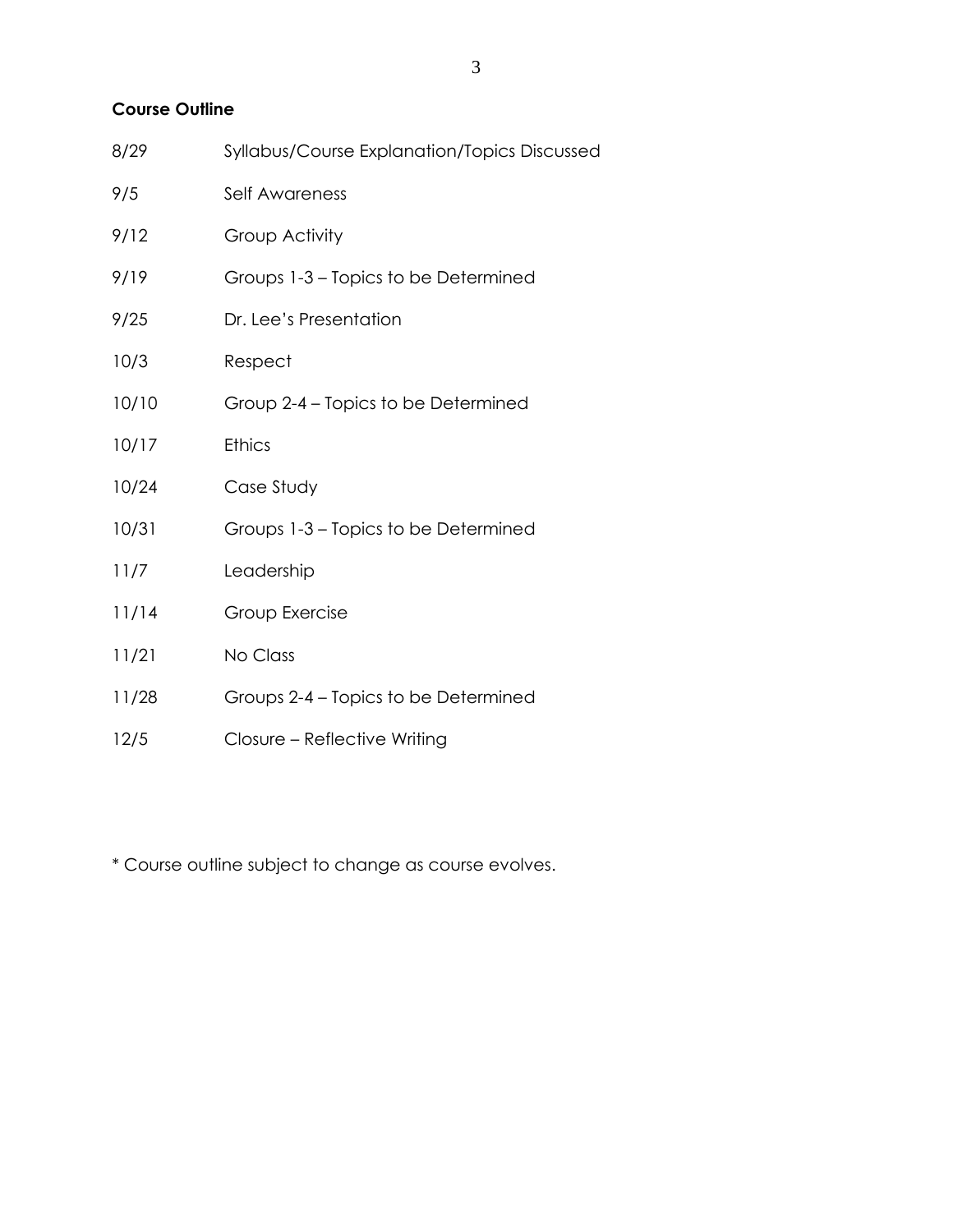## **Evaluation**

Seminar courses are designed to provoke group discussion, reflection, and shared knowledge between and amongst members.

Topic areas are arrived at, in this seminar course, through consensus building. The journey is more critical than the destination and often we learn more about ourselves and each other as we take that journey.

1) The group needs to decide on 4 topic presentation concepts around the areas of self awareness and respect. The group then builds a presentation which focuses on the topic and provides new information to the class.

Completed by  $10/10$  Information =  $20\%$  Presentation =  $20\%$ 

2) The group will then investigate the issue of ethics and leadership and select a current book to read and share with the class on that topic. The book should be no more than 5 years old. Book selection must be discussed with instructor.

Completed by 11/28 Information = 20% Presentation = 20%

- 3) Participation Attendance see policy = 15% - Group Evaluations
- 4) Reflective Writing Assignment Rubric grading will be distributed = 15%.

## **Policy Statements**

#### **Disabilities Statement**

If you have a hidden or visible disability, which may require classroom or test-taking modifications, please see one of your instructors as soon as possible. If you have not already done so, please be sure to register with Chris Scarborough.

#### **Penalty for Academic Dishonesty or Plagiarism**

Plagiarism is the unacknowledged use of another person's **words** or **ideas** in your writing. Whether conscious or not, plagiarism is a serious offense. Evidence that you did not write material that you submit under your name can result in failure for the entire course.

#### **Academic Integrity Policy** (Revised 8 January 2003)

The effective operation of any organization is dependent on the honesty and goodwill of its members. In an organization devoted to the pursuit of knowledge, acting with integrity is essential to effective teaching and learning. Furthermore, academic dishonesty erodes the legitimacy of every degree awarded by the College. To emphasize the importance of academic integrity, Three Rivers Community College adheres to the following policy in addition to the Student Discipline Policy, sections 2:10 and 3:1-10, as provided by the Board of Trustees of Connecticut Community Colleges. Since collaboration is central to the learning community, Three Rivers wishes to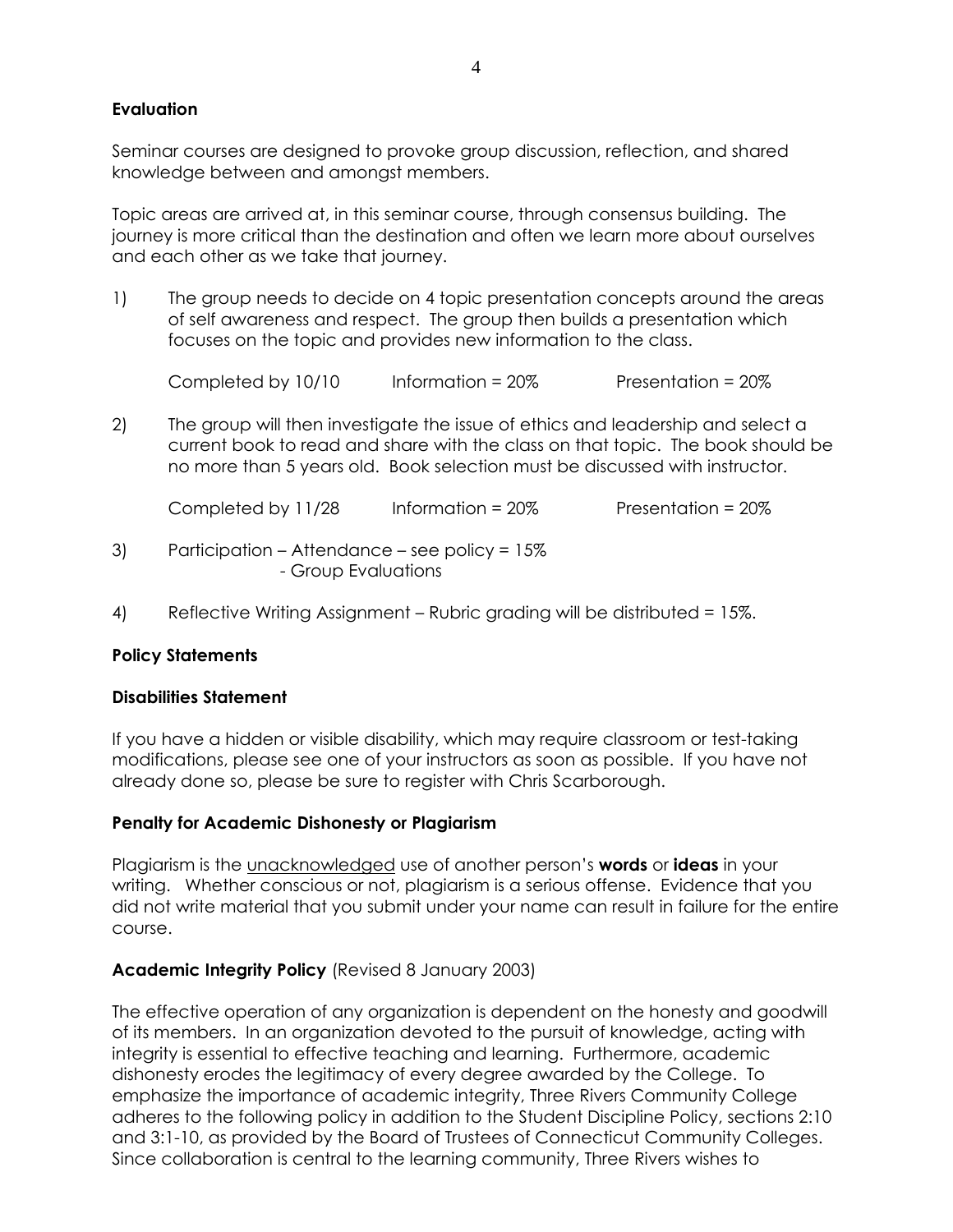emphasize that this policy is not intended to discourage collaboration when appropriate, approved, and disclosed.

#### **Definitions of Academic Dishonesty**

#### *General Definition*

*(Student Discipline Policy, section 2:10, Board of Trustees of Connecticut Community Colleges)*

Academic Dishonesty shall in general mean conduct which has as its intent or effect the false representation of a student's academic performance, including but not limited to (a) cheating on an examination, (b) collaborating with others in work to be presented, contrary to the stated rules of the course, (c) plagiarizing, including the submission of others' ideas or papers (whether purchased, borrowed, or otherwise obtained) as one's own, (d) stealing or having unauthorized access to examination or course materials, (e) falsifying records of laboratory or other data, (f) submitting, if contrary to the rules of a course, work previously presented in another course, and (g) knowingly and intentionally assisting another student in any of the above, including assistance in an arrangement whereby any work, classroom performance, examination or other activity is submitted or performed by a person other than the student under whose name the work is submitted or performed.

#### **Academic Dishonesty in a Service Learning, Practicum, Internship, Co-operative, or Fieldwork Environment**

Conduct in community settings entered by a student as part of coursework must be equally characterized by integrity and honesty. Dishonest conduct proscribed under this policy includes but is not limited to (a) making false statements to community partners about the student's skills, credentials and accomplishments, (b) making false statements to community partners or the instructor about progress in the work the student has agreed to do in the community, including supplying false documentation of work, (c) failing to abide by the rules and policies of the community partners that the student agreed to accept as a condition of entrance into the community setting, (d) failing to return materials belonging to the community partner or instructor, (e) violating the ethical principles common to professional researchers, including violation of confidentiality or anonymity agreements with research subjects, deceiving or harming research subjects, or coercing participation in research.

#### **Class Attendance Policy**

Instructional staff assigned to all sections of credit bearing courses at Three Rivers are required to take attendance at each class meeting and retain accurate records of attendance for at least three calendar years. The manner in which attendance is taken is determined at the professional discretion of the instructor. In certain instances, these records are furnished to the Financial Aid Office and the International Student advisor.